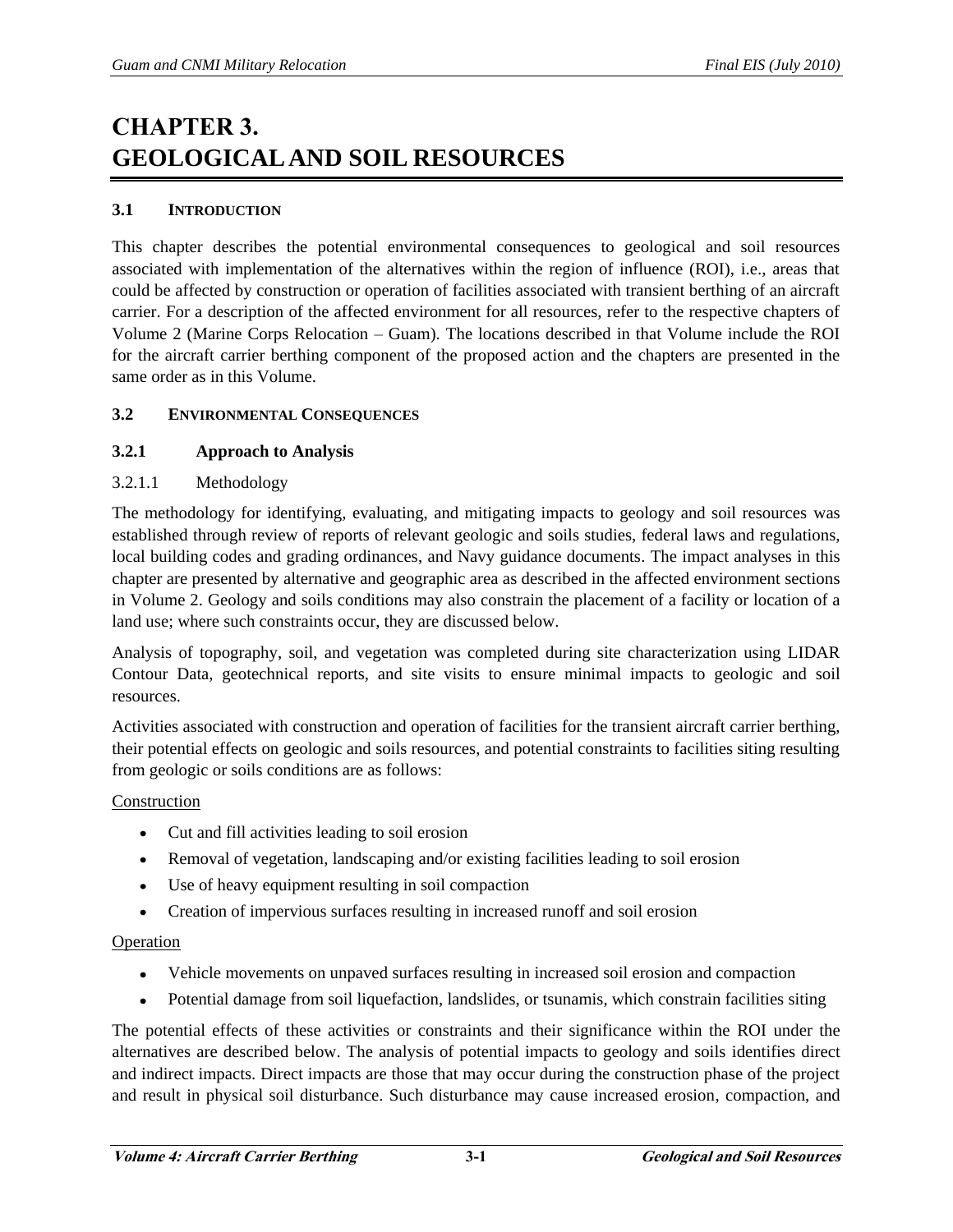loss of productive soil. Potential direct impacts of construction include stormwater discharges that contain elevated sediment concentrations that may increase pollutant loading into surface waters.

Indirect impacts are those that result from the completed project, such as the leaching of contaminants into soils. For non-training activities, indirect impacts include stormwater discharges that contain elevated sediment concentrations that may increase pollutant loading into surface waters. Potential soil contamination issues are addressed in Chapter 17, Hazardous Materials and Waste.

Indirect groundwater impacts associated with construction and operational activities include contamination of groundwater resources through percolation of surface runoff. Direct spills and leaks as well as stormwater runoff can contribute to groundwater contamination. Increased soil erosion also may indirectly impact water quality and aquatic ecosystems. Potential impacts to these resources are described in Chapter 4, Water Resources; Chapter 10, Terrestrial Biological Resources; and Chapter 11, Marine Biological Resources.

## Applicable Regulatory Standards

The U.S. Environmental Protection Agency (USEPA) Region 9 grants the Guam Environmental Protection Agency (GEPA) the authority to enforce portions of federal statutes via a Memorandum of Agreement. Under this agreement, the Safe Drinking Water Program, Water Resources Management Program, and the Water Pollution Control Program (WPCP) are administered by GEPA. The GEPA WPCP is responsible for protecting Guam's resources from point and non-point source pollution, including administration of the National Pollutant Discharge Elimination System (NPDES) program. NPDES permits are required for large and small construction activities. Requirements include a Notice of Intent, a Notice of Termination and a construction site Storm Water Pollution Prevention Plan (SWPPP). Permits are required for projects that disturb greater than 1 acre (ac) (0.4 hectares [ha]) of soil, including lay-down, ingress and egress areas. Phase I regulates construction activities disturbing 5 ac (2 ha) or more of total land area and Phase II regulates small construction activities disturbing between 1 and 5 ac (0.4 and 2 ha) of total land area.

An Environmental Protection Plan (EPP) is required for all projects at the discretion of the GEPA Administrator. EPPs are specifically identified in 22 Guam Annotated Regulations, Division II, Chapter 10, Section 10103.C.5(d). EPPs shall include nonpoint source control measures including erosion and sedimentation control; vegetation, wildlife and coral/marine resource protection measures; fugitive dust control; solid and hazardous waste management and disposal procedures; nutrient management plan; integrated pest management strategy/plan; confined animal facilities management plan; irrigation water management plan; personnel safety procedures; work site maintenance and typhoon contingency plans; as necessary, depending on the work, project, activity and facility function.

Seismic, liquefaction, and ground shaking are reduced by following Unified Facility Code (UFC) 3-31- 04, that provides the Department of Defense (DoD) requirements for:

- $\bullet$ Earthquake-resistant design for new buildings
- Evaluating and rehabilitating existing buildings for earthquake resistance
- Guidance on applying seismic design principles to specialized structural and non-structural elements

The new UFC adopts the seismic design provisions of the 2003 *International Building Code* for use in DoD building design.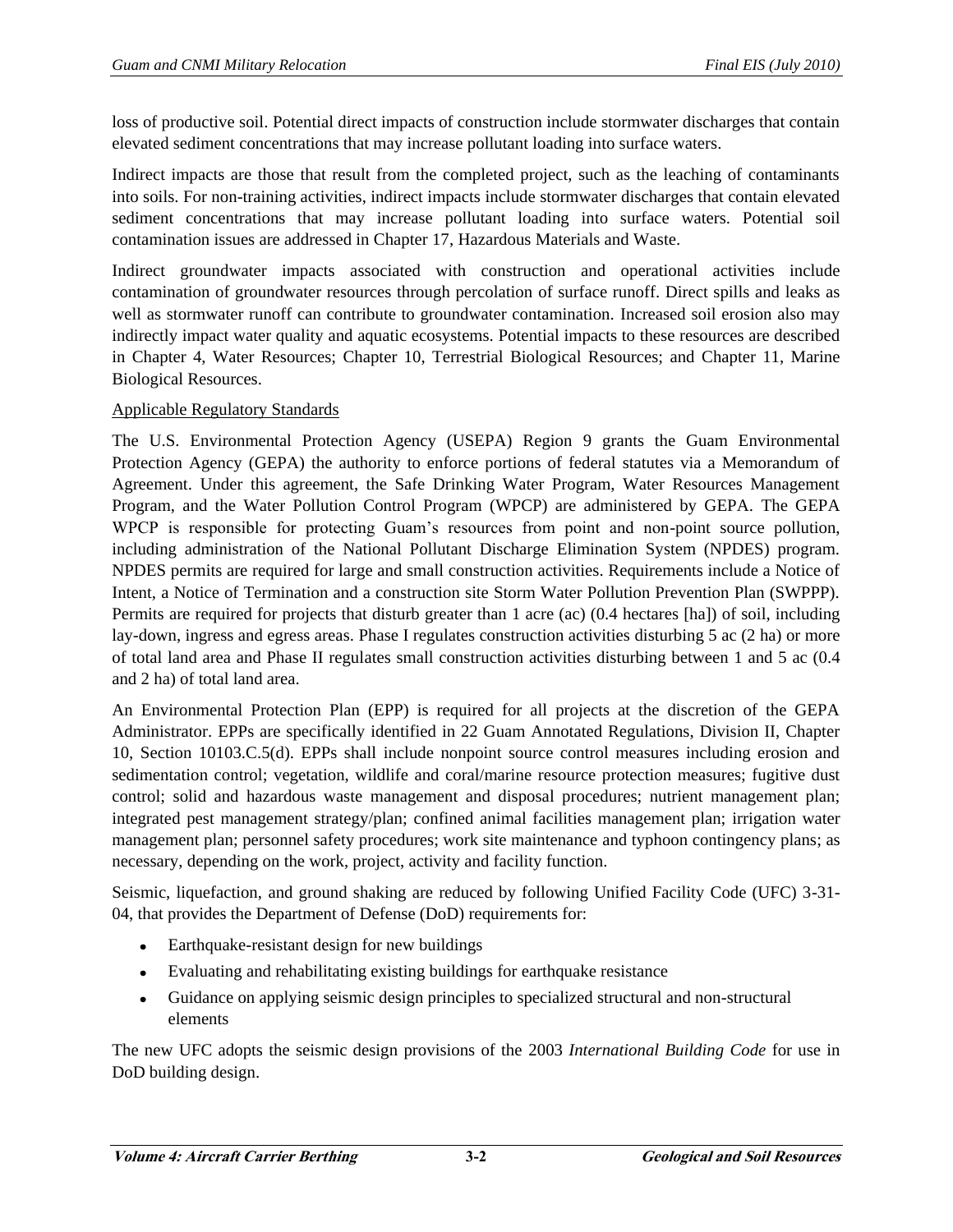## 3.2.1.2 Determination of Significance

For geology and soils, the significance of impacts is determined by subjective criteria, as well as by regulatory standards. A significant impact may result from any of the following:

- Increased rate of erosion and soil loss from physical disturbance including removal of vegetation  $\bullet$
- Reduced amounts of productive soils
- Alteration of surrounding landscape and effect on important geologic features (including soil or rock removal and filling of sinkholes that would adversely affect site drainage)
- Diminished slope stability
- Increased vulnerability to a geologic hazard (e.g., seismic activity, tsunami, liquefaction), and the  $\bullet$ probability that such an event could result in injury

# 3.2.1.3 Issues Identified during Public Scoping Process

The following analysis focuses on potential effects to geology and soils that would arise from the proposed action. As part of the analysis, concerns relating to geology and soils that were identified during scoping meetings by the public, including regulatory stakeholders, were addressed. These included:

- Implementing erosion control measures for construction and post-construction phases  $\bullet$
- $\bullet$ Ensuring that proper permitting and local government clearances are sought where applicable

# **3.2.2 Alternative 1 Polaris Point (Preferred Alternative)**

## 3.2.2.1 Onshore

Onshore activities associated with Alternative 1, Polaris Point (referred to as Alternative 1) include construction of a wharf and staging area with ground disturbance of approximately 5.8 ac (2.3 ha), a Morale, Welfare, and Recreation (MWR) area of 2.4 ac (1.0 ha), security structures including a 50 ft (15.2) m) watch tower and fencing, and various buildings including a Port Operations Support Building, substation, water treatment facility, and a pump station. As part of the project, four existing structures (Buildings 4407, 4408, 4409, and an existing guard tower) would be demolished. A 300 ft (91 m) roadway would be demolished and replaced with a new access road to connect Polaris Point Drive to the staging area. Underground utilities would be constructed in existing utility corridors except in the vicinity of the wharf where extensions from nearby utility systems would be constructed.

There would be the potential for an increased rate of erosion, compaction, and soil loss from the physical disturbance of construction activities. Soil erosion is primarily a concern for discharge into surface or nearshore waters. The erosion potential of soil types found in the proposed action is found in Table 3.2-1.

| Table 3.2-1. EFOSION FOUGHUAI AU APITA HAFDOI |          |                          |  |  |
|-----------------------------------------------|----------|--------------------------|--|--|
| Soil Type                                     | Location | <b>Erosion Potential</b> |  |  |
| Ritidian Rock Outcrop at 3-15% slope          | Orote    | slight                   |  |  |
| Urban Land Coastal Fill at 0% slope           | Orote    | slight                   |  |  |
| $C_1, \ldots, C_n, V_{n+1} = 1000$            |          |                          |  |  |

| Table 3.2-1. Erosion Potential at Apra Harbor |  |  |  |  |
|-----------------------------------------------|--|--|--|--|
|-----------------------------------------------|--|--|--|--|

*Source:* Young 1988.

The construction Standard Operating Procedures (SOPs) would include requirements for stormwater compliance with stormwater best management practices (BMPs), including a SWPPP to ensure that all aspects of project construction would be performed in a manner to minimize impacts during construction activity. A description of the standard BMPs and resource protection measures required by regulatory mandates can be found in Volume 7. Implementation of these measures such as silt fences and hay bales would prevent erosion and limit sediment runoff in stormwater; thus, there would be minimal impacts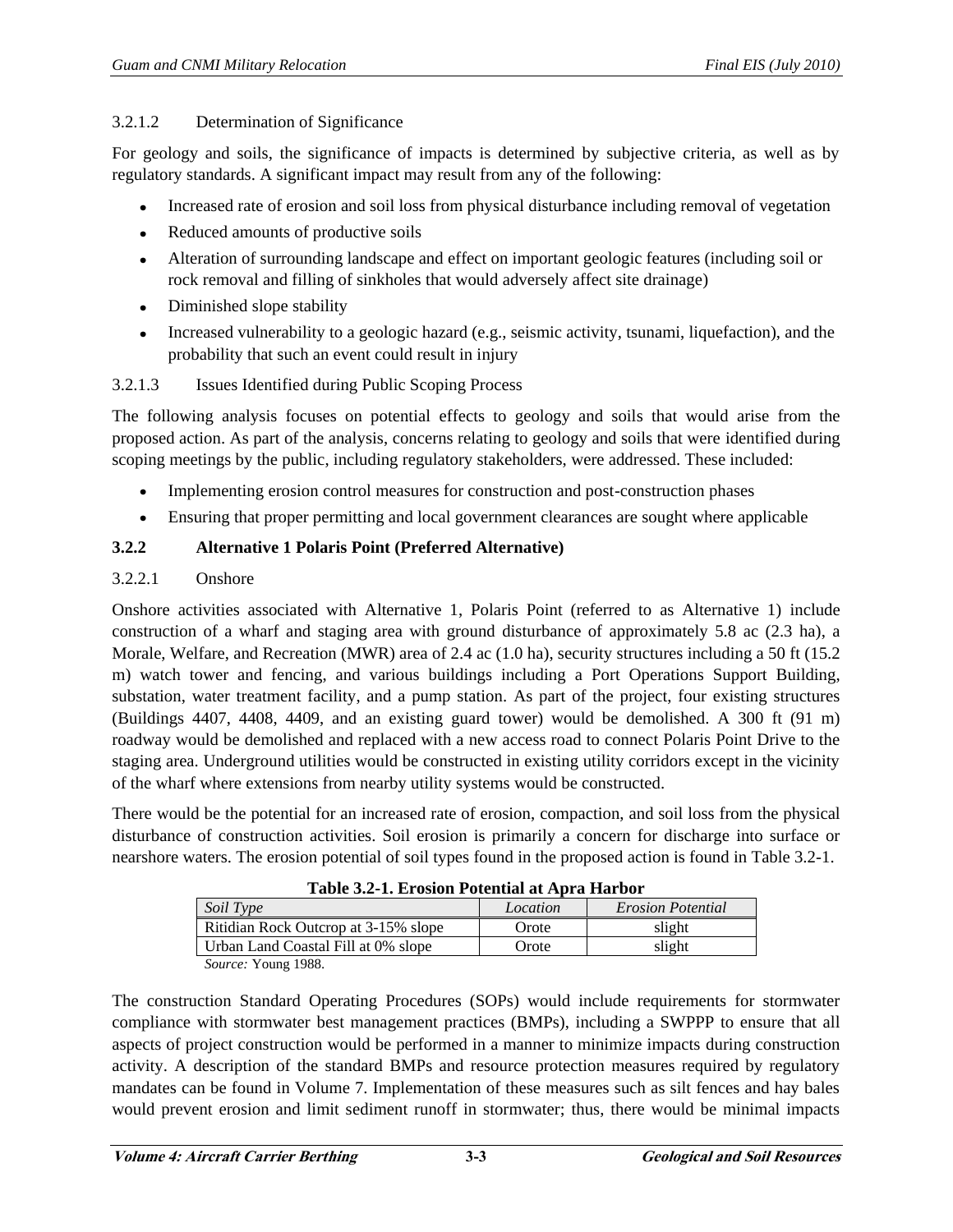from soil erosion and stormwater runoff. A more detailed explanation of regulatory permitting requirements is available in Volume 8.

Soil types potentially lost are not agriculturally productive. Topography or landscape features would not be changed substantially by the proposed action.

Apra Harbor is located in a potentially active seismic zone. Hazards associated with earthquakes, fault rupture, and slope instability would be minimized by adherence to UFC 3-310-04 Seismic Design for Buildings (USACE 2007). The developments proposed as Alternative 1 would be located on a relatively flat area that would not be subject to slope instability. The underlying fill at Apra Harbor is vulnerable to liquefaction. Alternative 1 would result in less than significant impacts associated with geologic hazards.

## Construction

## *Apra Harbor*

Alternative 1 would disturb soil during construction at Apra Harbor. There is a risk of an increased rate of erosion, compaction, and soil loss from the physical disturbance caused by construction activity. Erosion potential for soils found at Apra Harbor is shown in Table 3.2-1.

To reduce the potential for significant impacts during construction of Alternative 1, the following soil conservation and management procedures would be followed:

- Soil piles and exposed slopes would be covered during times of inclement weather.  $\bullet$
- Revegetation would occur as soon as possible after any ground disturbance or grading.
- Construction and grading would be minimized during times of inclement weather.  $\bullet$

The construction SOP would include requirements for stormwater compliance, with BMPs to ensure that all aspects of project construction would be performed in a manner to minimize soil loss impacts during construction activity. A description of the standard BMPs and resource protection measures required by regulatory mandates can be found in Volume 7. Implementation of measures such as silt fences and hay bales would prevent erosion; thus, there would be minimal impacts from soil erosion. A more detailed explanation of regulatory permitting requirements is available in Volume 8. Indirect impacts to geological resources, water resources, and marine biological resources from soil erosion would be prevented by implementation of BMPs.

As stated in Volume 2, there are no sinkholes in the project vicinity. Therefore, Alternative 1 would result in less than significant impacts to a unique geologic resource.

Apra Harbor is located in a potentially active seismic zone. Hazards associated with earthquakes, fault rupture, and liquefaction would be minimized by adherence to UFC 3-310-04 Seismic Design for Buildings (USACE 2007). The developments proposed as Alternative 1 would be located on a relatively flat area that would not be subject to slope instability. The high risk of liquefaction at Apra Harbor requires a geotechnical survey prior to construction. Wherever possible, liquefiable soils would be replaced with properly compacted fill soils as recommended in the site-specific geotechnical report. UFC 3-310-04 Seismic Design for Buildings (USACE 2007) would be followed to minimize structural hazards associated with ground shaking.

Alternative 1 would result in less than significant impacts associated with geologic hazards.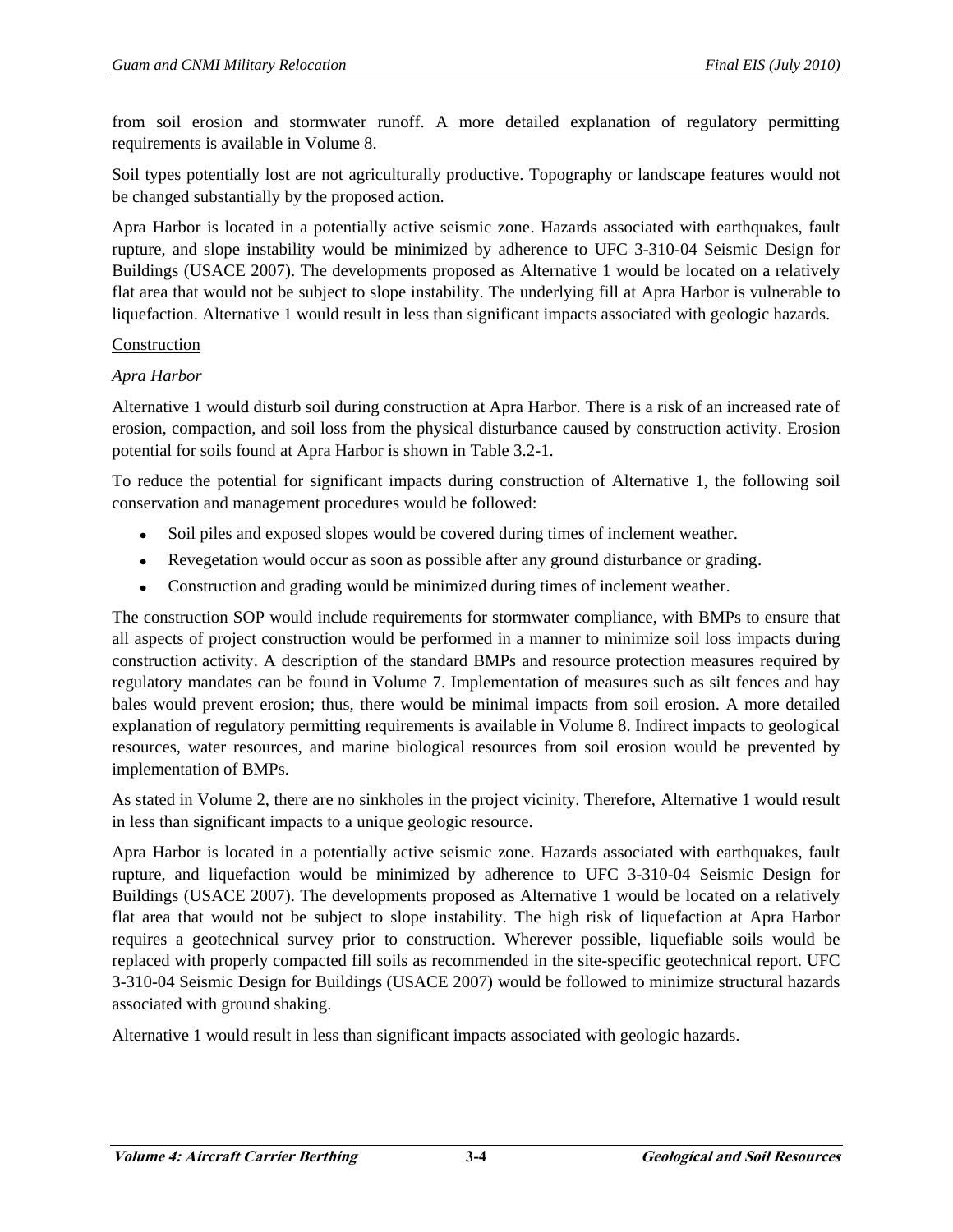## *Naval Base Guam*

The feasible upland placement sites for dredged materials and resulting potential geological impacts are described for the Inner Apra Harbor dredging in Volume 2, Chapter 3 of this EIS. The upland placement sites are considered temporary (3 to 4 years). The sites are all vacant lands and would be developed with bermed perimeters approximately 16 to 30 ft (5 to 9 m) in height. When the material is dry it can be reused by the receiver, resulting in a beneficial impact to geological and soil resources, or stockpiled.

Soil types disturbed would not be agriculturally productive. Construction SOPs and a SWPPP (required by the NPDES permit) would be followed to minimize soil erosion. Therefore, Alternative 1 would result in less than significant impacts to unique geologic resources and would not result in significant soil erosion, compaction, or loss of agriculturally productive soil.

The construction SOPs would include requirements for stormwater compliance and BMPs to ensure that all aspects of project construction would be performed in a manner to minimize impacts during construction activity. A description of the standard BMPs and resource protection measures required by regulatory mandates can be found in Volume 7. Implementation of these measures would prevent erosion; thus, there would be minimal impacts from soil erosion. A more detailed explanation of regulatory permitting requirements may also be available in Volume 8. Indirect impacts to geological resources, water resources, and marine biological resources from soil erosion would be prevented by implementation of BMPs.

There are no known sinkholes in the vicinity of any of the proposed projects. Therefore, Alternative 1 would result in less than significant impacts to a unique geologic resource.

Naval Base Guam is located in a potentially active seismic zone. Hazards associated with earthquakes, fault rupture, and liquefaction would be minimized by adherence to UFC 3-310-04 Seismic Design for Buildings (USACE 2007). The developments proposed as Alternative 1 would be located on a relatively flat area that would not be subject to slope instability. The underlying fill at Naval Base Guam is vulnerable to liquefaction. The high risk of liquefaction at Naval Base Guam requires a geotechnical survey prior to construction. Wherever possible, liquefiable soils would be replaced with properly compacted fill soils as recommended in the site-specific geotechnical report. UFC 3-310-04 Seismic Design for Buildings (USACE 2007) would be followed to minimize structural hazards associated with ground shaking. Alternative 1 would result in less than significant impacts associated with geologic hazards.

## Operation

# *Apra Harbor*

Operations under Alternative 1 would result in less than significant impacts to unique geologic resources and would not result in significant soil erosion or compaction or loss of agriculturally productive soil.

In addition to SOPs to account for the high potential for liquefaction, appropriate construction planning measures to address geological constraints to land use and facilities siting as discussed above would be implemented. Because Apra Harbor is located in a potentially active seismic zone, potential structural damage or injuries during operations from seismic ground shaking and fault rupture would be minimized by adherence to UFC 3-310-04 Seismic Design for Buildings (USACE 2007). The developments proposed as Alternative 1 would be located on a relatively flat area that would not be subject to slope instability. Indirect impacts to geological resources, water resources, and marine biological resources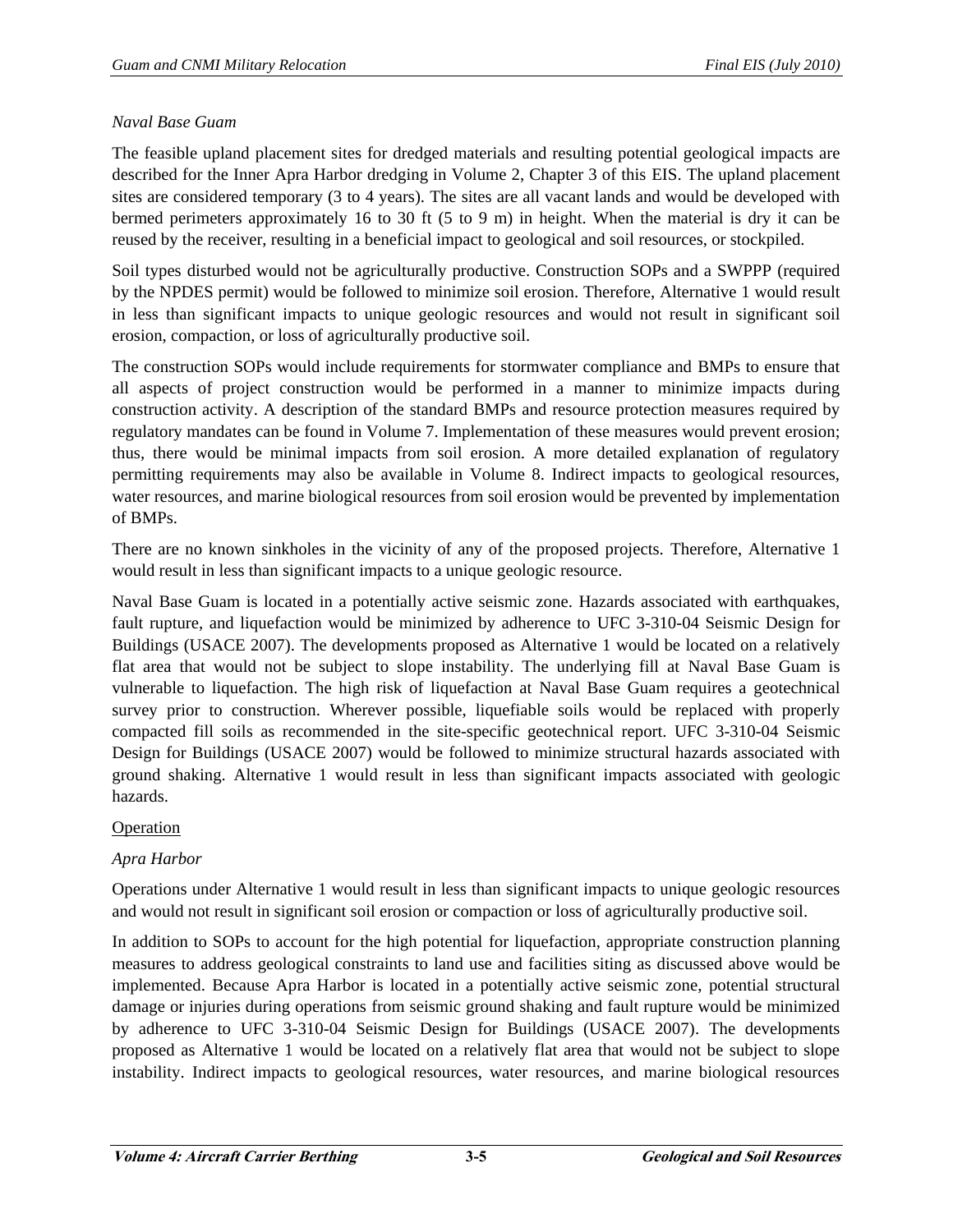from soil erosion would be prevented by implementation of BMPs. Alternative 1 would result in less than significant impacts associated with geologic hazards.

## *Naval Base Guam*

Operations under Alternative 1 would result in less than significant impacts to unique geologic resources and would not result in significant soil erosion, compaction, or loss of agriculturally productive soil.

Because Naval Base Guam is located in a potentially active seismic zone, potential structural damage or injuries during operations from seismic ground shaking and fault rupture would be minimized by adherence to UFC 3-310-04 Seismic Design for Buildings (USACE 2007). The Alternative 1 proposed developments would be located on a relatively flat area that would not be subject to slope instability. Indirect impacts to geological resources, water resources, and marine biological resources from soil erosion would be prevented by implementation of BMPs. Alternative 1 would result in less than significant impacts associated with geologic hazards.

## 3.2.2.2 Offshore

# Construction

Offshore construction activities associated with Alternative 1 include dredging of the berthing area, the turning basin, and the channel bend; construction of a wharf at Polaris Point; and the operations associated with berthing of the aircraft carrier. Approximately 30% of the dredged volume would be removed from the shoreline area, as excavation would be required to achieve the appropriate slope for wharf construction. Dredged materials would be stored at upland sites whenever possible and reused as fill for Guam Military Relocation projects or other beneficial reuse purposes. Direct impacts to benthic habitats and their organisms would result from the proposed dredging activities, as discussed in Chapter 11, Marine Biological Resources. The underwater topography would change because dredging of coral within the turning basin area would remove underwater structural relief. Areas that are dredged would change from coral cover to sand, with the exception of the area near the shoreline of Polaris Point, which is mostly silty clay. Chapter 11, Marine Biological Resources, describes impacts from these disturbances to marine flora and fauna in greater detail.

The conditions of the applicable U.S. Army Corps of Engineers (USACE) dredging permits would include measures to minimize effects of dredging, including the use of silt curtains. Dredging activities are a concern for water resources and are addressed under Chapter 4, Water Resources, in this Volume.

Dredged material is required by the USEPA to first be considered for beneficial reuse. Whenever possible, dredged material would be reused (see Chapter 2 of this Volume for a description of potential beneficial reuse projects). In the event that some or all of the dredged material is not fit for reuse, the proposed USEPA Ocean Dredged Material Disposal Site (ODMDS) was evaluated for geological impacts as described in the project–specific ODMDS EIS (USEPA 2010). Briefly summarized, the impact assessment analysis concluded that the geological impacts would be significant if the disposal of dredged material would: 1) alter the regional and site-specific bathymetry, 2) interfere with or change sediment transport processes, or 3) alter the existing characteristics of the seafloor (e.g., change the substrate from predominantly silty sand to gravel). The analysis was based on sediment analysis and sediment transport modeling; the conclusion was that impacts to regional geology would be minor. Indirect impacts to geological resources, water resources, and marine biological resources from soil erosion would be prevented by implementation of BMPs.

Offshore construction activities would have minimal impacts to geologic and soil resources.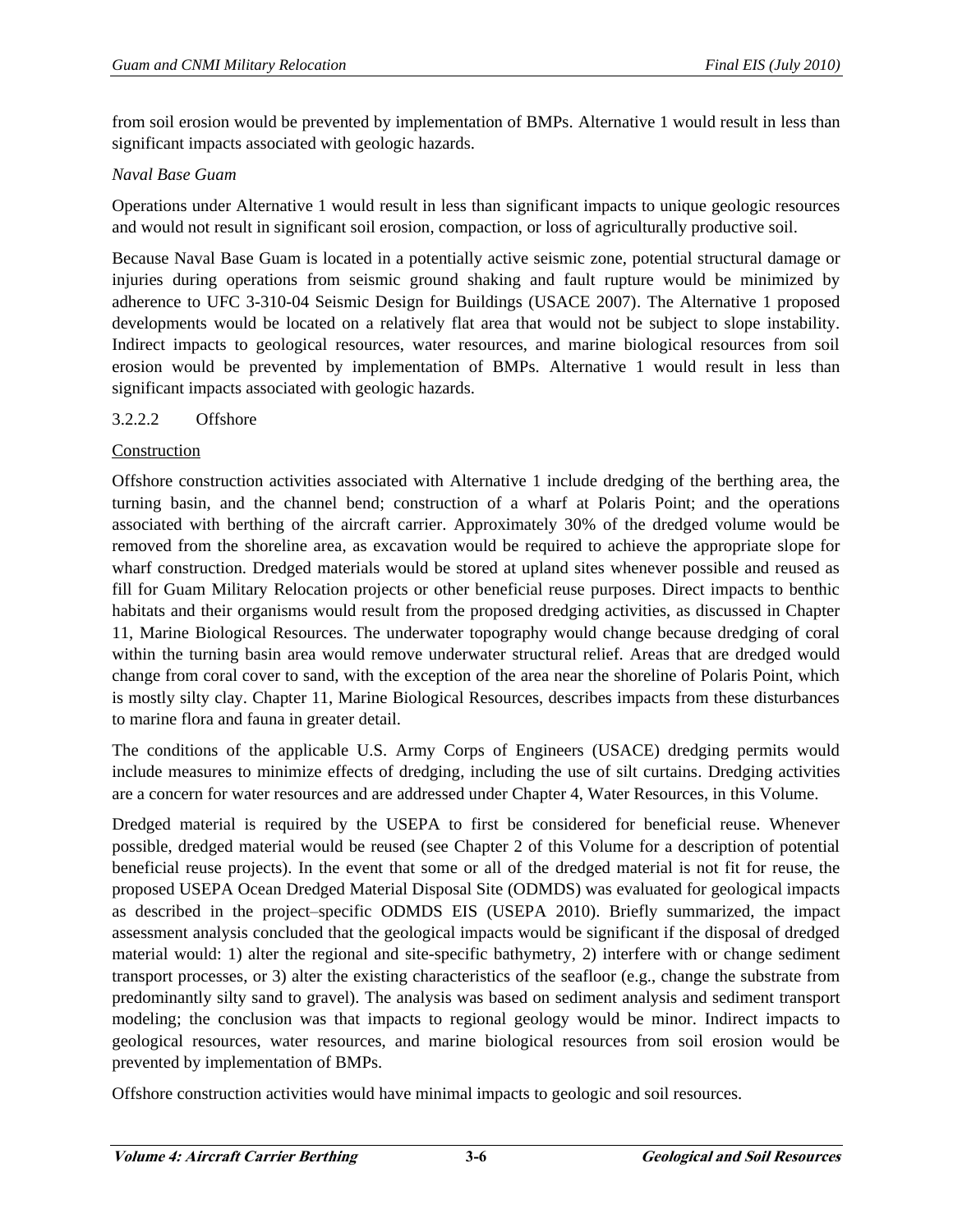## Operation

Offshore operations associated with the transit and berthing of the aircraft carrier and related ship movements (tugs) under Alternative 1 would not disturb or change geology or soils, thus there would be no impact to resources.

3.2.2.3 Summary of Alternative 1 Impacts

Table 3.2-2 summarizes construction and operation impacts from Alternative 1.

| Area     | Project<br><b>Activities</b> | <b>Project Specific Impacts</b>                                                                                                                                                                                                                                                                                                                                                                                                                                                                                                                                                                                                 |
|----------|------------------------------|---------------------------------------------------------------------------------------------------------------------------------------------------------------------------------------------------------------------------------------------------------------------------------------------------------------------------------------------------------------------------------------------------------------------------------------------------------------------------------------------------------------------------------------------------------------------------------------------------------------------------------|
| Onshore  | Construction                 | • Alternative 1 would result in minimal impacts to topography by changing<br>the landscape at Apra Harbor.<br>• Soil disturbances and loss of vegetation could cause increased rates of<br>erosion and soil loss from physical disturbance in all proposed construction<br>areas under Alternative 1. Minimal impacts would occur with the use of<br>BMP <sub>s</sub> .<br>• Soil types impacted would not be agriculturally productive; thus, minimal<br>impacts to soil resources would occur.<br>• Adherence to UFC 3-310-04 Seismic Design for Buildings would reduce<br>risk of damage to structures from seismic hazards. |
|          | Operation                    | Adherence to UFC 3-310-04 Seismic Design for Buildings during construction<br>would reduce risk of damage to structures and subsequent injuries from<br>seismic hazards that could potentially impact operation. Minimal impacts<br>would occur due to geologic hazards.                                                                                                                                                                                                                                                                                                                                                        |
| Offshore | Construction                 | Alternative 1 would result in minimal impacts to geological resources.                                                                                                                                                                                                                                                                                                                                                                                                                                                                                                                                                          |
|          | Operation                    | Alternative 1 would result in minimal impacts to geological resources.                                                                                                                                                                                                                                                                                                                                                                                                                                                                                                                                                          |

## 3.2.2.4 Alternative 1 Proposed Mitigation Measures

No mitigation measures are required or recommended under Alternative 1.

## **3.2.3 Alternative 2 Former Ship Repair Facility (SRF)**

# 3.2.3.1 Onshore

## Construction

Under Alternative 2 would be the project area. Although sited in a different location, the geology of and soil types found at the Former SRF are similar to those described under Alternative 1; thus, the level of impacts would not differ from those of Alternative 1.

## **Operation**

Under Alternative 2 would be the project area. Although sited in a different location, the geology of and soil types found at the Former SRF are similar to those described under Alternative 1; thus, the level of impacts would not differ from those of Alternative 1.

## 3.2.3.2 Offshore

# Construction

The level of impacts would not differ from those of Alternative 1.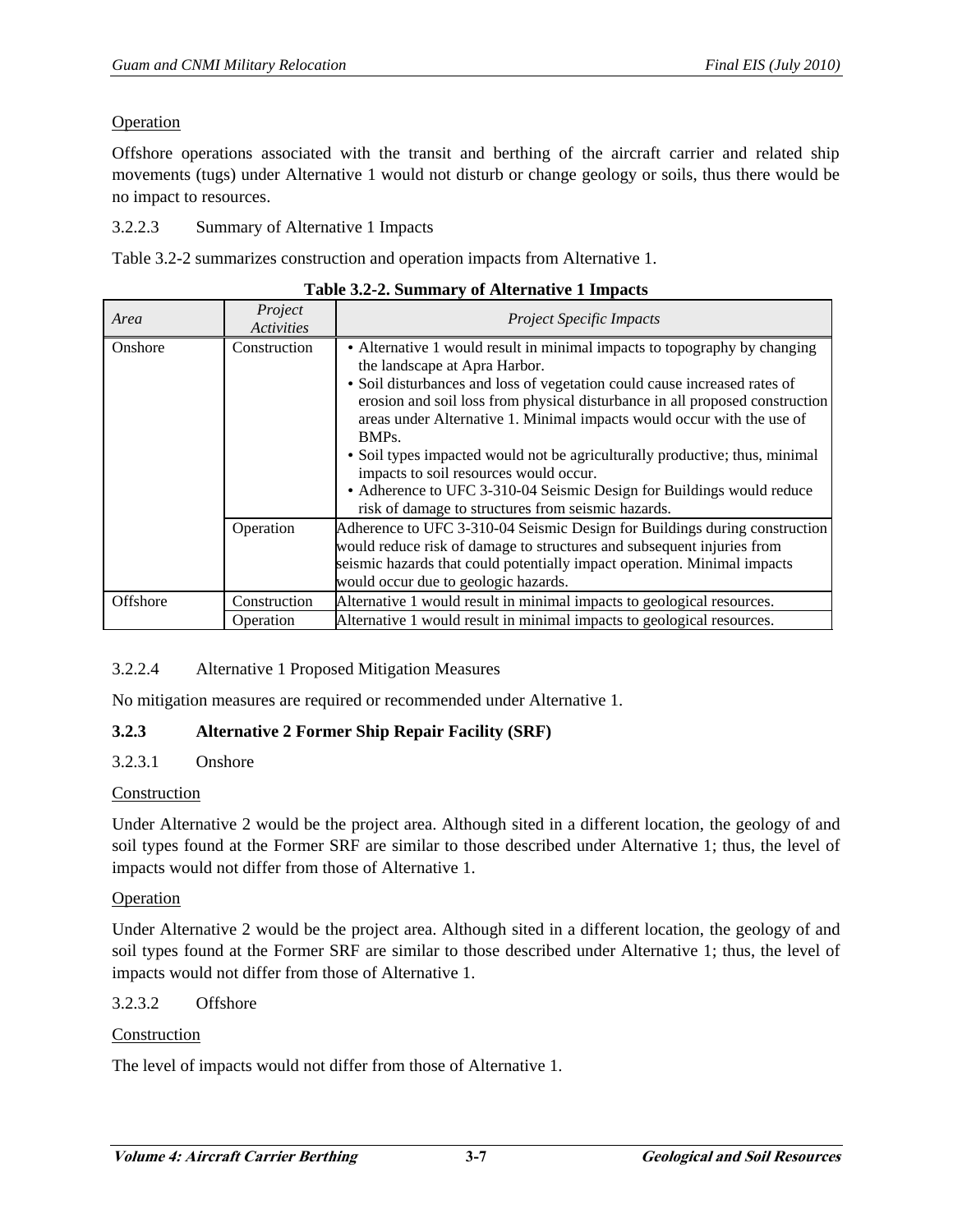## Operation

The level of impacts would not differ from those of Alternative 1.

3.2.3.3 Summary of Alternative 2 Impacts

Table 3.2-3 summarizes construction and operation impacts from Alternative 2.

| Area     | Project<br><b>Activities</b> | <b>Project Specific Impacts</b>                                                                                                                                                                                                                                                                                                                                                                                                                                                                                                                                                                                                 |  |
|----------|------------------------------|---------------------------------------------------------------------------------------------------------------------------------------------------------------------------------------------------------------------------------------------------------------------------------------------------------------------------------------------------------------------------------------------------------------------------------------------------------------------------------------------------------------------------------------------------------------------------------------------------------------------------------|--|
| Onshore  | Construction                 | • Alternative 2 would result in minimal impacts to topography by changing the<br>landscape at Apra Harbor.<br>• Soil disturbances and loss of vegetation could cause increased rates of<br>erosion and soil loss from physical disturbance at all proposed construction<br>areas under Alternative 2. Minimal impacts would occur with the use of<br>BMP <sub>s</sub> .<br>• Soil types impacted would not be agriculturally productive; thus, minimal<br>impacts to soil resources would occur.<br>• Adherence to UFC 3-310-04 Seismic Design for Buildings would reduce risk<br>of damage to structures from seismic hazards. |  |
|          | Operation                    | • Adherence to UFC 3-310-04 Seismic Design for Buildings during<br>construction would reduce risk of damage to structures and subsequent<br>injuries from seismic hazards that could potentially impact operation.<br>Minimal impacts would occur due to geologic hazards.                                                                                                                                                                                                                                                                                                                                                      |  |
| Offshore | Construction                 | • Alternative 2 would result in minimal impacts to geological resources.                                                                                                                                                                                                                                                                                                                                                                                                                                                                                                                                                        |  |
|          | Operation                    | • Alternative 2 would result in minimal impacts to geological resources.                                                                                                                                                                                                                                                                                                                                                                                                                                                                                                                                                        |  |

|  | Table 3.2-3. Summary of Alternative 2 Impacts |  |  |
|--|-----------------------------------------------|--|--|
|  |                                               |  |  |

## 3.2.3.4 Alternative 2 Proposed Mitigation Measures

Proposed mitigation measures would not differ from those of Alternative 1 and no mitigation measures are required for Alternative 2.

## **3.2.4 No-Action Alternative**

Under the no-action alternative, no construction, dredging, or operation associated with the aircraft carrier berthing would occur. Existing operations at Polaris Point, as a military training and recreational facility, and at the Former SRF, as a commercial ship repair facility, would continue. Therefore, the no-action alternative would not have impacts to geology or soils.

## **3.2.5 Summary of Impacts**

Table 3.2-4 summarizes the potential impacts of each action alternative and the no-action alternative. A text summary is provided below.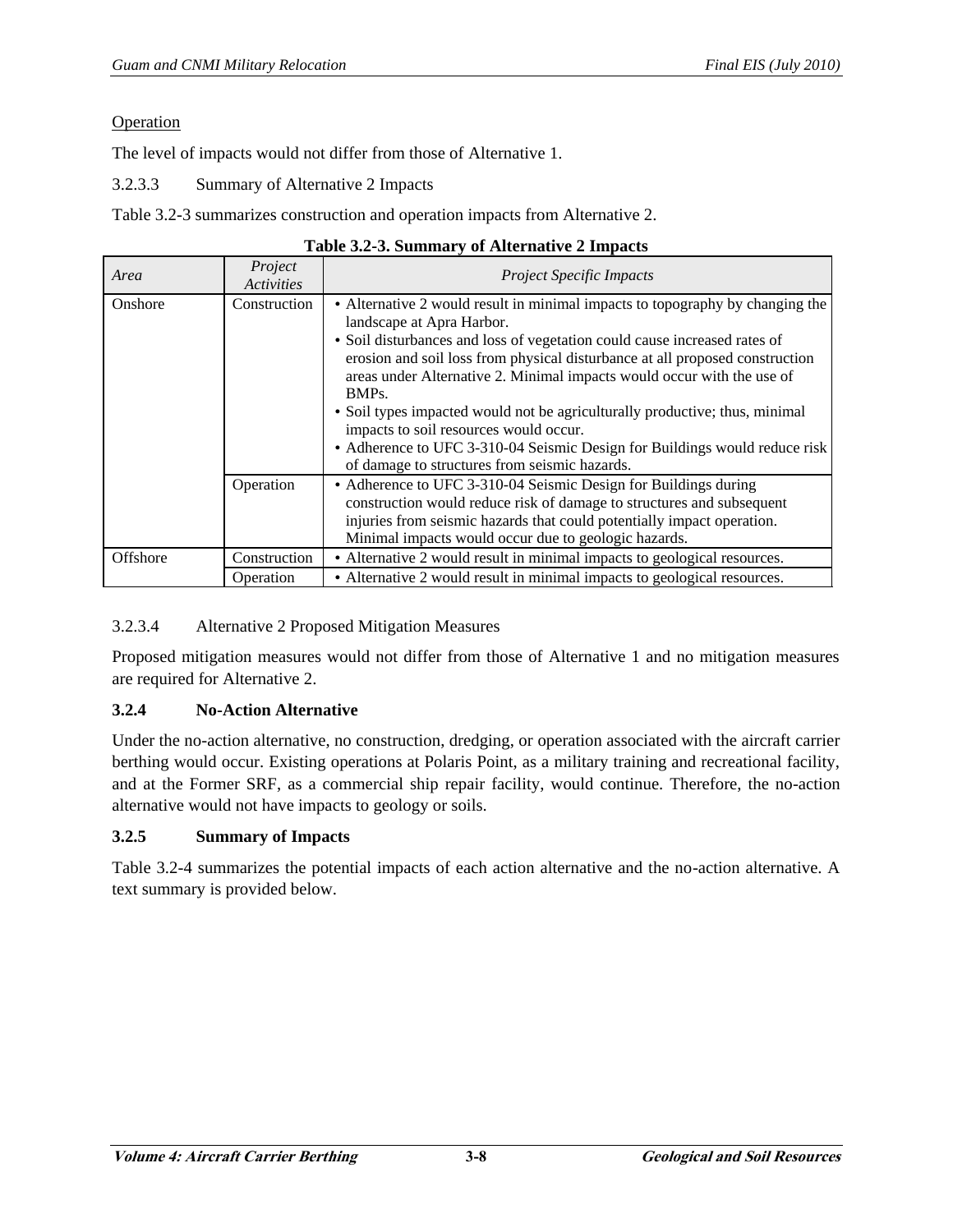| Alternative 1                                                                                                                                                                                                                                                                                                                                                                                                                                                                       | Alternative 2                                                                                                                                                                                                                                                                                                                                                                                                                                                                | No-Action Alternative                                                |  |  |
|-------------------------------------------------------------------------------------------------------------------------------------------------------------------------------------------------------------------------------------------------------------------------------------------------------------------------------------------------------------------------------------------------------------------------------------------------------------------------------------|------------------------------------------------------------------------------------------------------------------------------------------------------------------------------------------------------------------------------------------------------------------------------------------------------------------------------------------------------------------------------------------------------------------------------------------------------------------------------|----------------------------------------------------------------------|--|--|
| <b>Topography</b>                                                                                                                                                                                                                                                                                                                                                                                                                                                                   |                                                                                                                                                                                                                                                                                                                                                                                                                                                                              |                                                                      |  |  |
| <b>LSI</b><br>• Alternative 1 would result in<br>minimal impacts to topography<br>by changing the landscape at<br>Apra Harbor.<br>Geology<br><b>NI</b>                                                                                                                                                                                                                                                                                                                              | LSI<br>• Alternative 2 would result in<br>minimal impacts to topography<br>by changing the landscape at<br>Apra Harbor.<br><b>NI</b>                                                                                                                                                                                                                                                                                                                                         | NI<br>• No impacts to geological and<br>soil resources.<br><b>NI</b> |  |  |
| • No impacts to geological<br>resources.<br>Soil                                                                                                                                                                                                                                                                                                                                                                                                                                    | • No impacts to geological<br>resources.                                                                                                                                                                                                                                                                                                                                                                                                                                     | • No impacts to geological and<br>soil resources.                    |  |  |
| <b>LSI</b><br>• Soil disturbances and loss of<br>vegetation could cause increased<br>rates of erosion and soil loss from<br>physical disturbance at all<br>proposed construction areas<br>under Alternative 1. Minimal<br>impacts would occur with the use<br>of BMPs.<br>• Soil types impacted would not be<br>agriculturally productive; thus,<br>minimal impacts to soil resources<br>would occur.<br><b>BI</b><br>• Dredged material can be<br>beneficially reused by receiver. | LSI<br>• Soil disturbances and loss of<br>vegetation could cause increased<br>rates of erosion and soil loss<br>from physical disturbance at all<br>proposed construction areas<br>under Alternative 2. Minimal<br>impacts would occur with the<br>use of BMPs.<br>• Soil types impacted would not<br>be agriculturally productive;<br>thus, minimal impacts to soil<br>resources would occur.<br><b>BI</b><br>• Dredged material can be<br>beneficially reused by receiver. | <b>NI</b><br>• No impacts to geological and<br>soil resources.       |  |  |
| <b>Geological Hazards</b><br>LSI<br>• Adherence to UFC 3-310-04<br>Seismic Design for Buildings<br>would reduce risk of damage to<br>structures from seismic,<br>liquefaction and ground shaking<br>hazards.                                                                                                                                                                                                                                                                        | LSI<br>• Adherence to UFC 3-310-04<br>Seismic Design for Buildings<br>would reduce risk of damage to<br>structures from seismic<br>liquefaction, and ground shaking<br>hazards.                                                                                                                                                                                                                                                                                              | NI<br>• No impacts to geological and<br>soil resources.              |  |  |

| Table 3.2-4. Summary of Impacts |  |  |  |  |
|---------------------------------|--|--|--|--|
|---------------------------------|--|--|--|--|

*Legend:*  $LSI = Less than significant impact, NI = No impact, BI = Benedict impact$ 

Soil types disturbed would not be agriculturally productive. Construction SOPs and a SWPPP (required by the NPDES permit) would be followed to prevent soil erosion. Therefore, the proposed action would result in less than significant soil erosion, compaction, or loss of agriculturally productive soil. The construction SOPs would include requirements for stormwater compliance and BMPs to ensure that all aspects of project construction would be performed in a manner to minimize impacts during construction activity. A description of standard BMPs and resource protection measures required by regulatory mandates can be found in Volume 7. Implementations of measures such as silt fences and hay bales would prevent erosion, thus there would be minimal impacts from soil erosion. A more detailed explanation of regulatory permitting requirements is available in Volume 8. Indirect impacts to geological resources, water resources, and marine biological resources from soil erosion would be prevented by implementation of BMPs.

There are no known sinkholes in the vicinity of any of the proposed projects; therefore, no sinkholes would be affected.